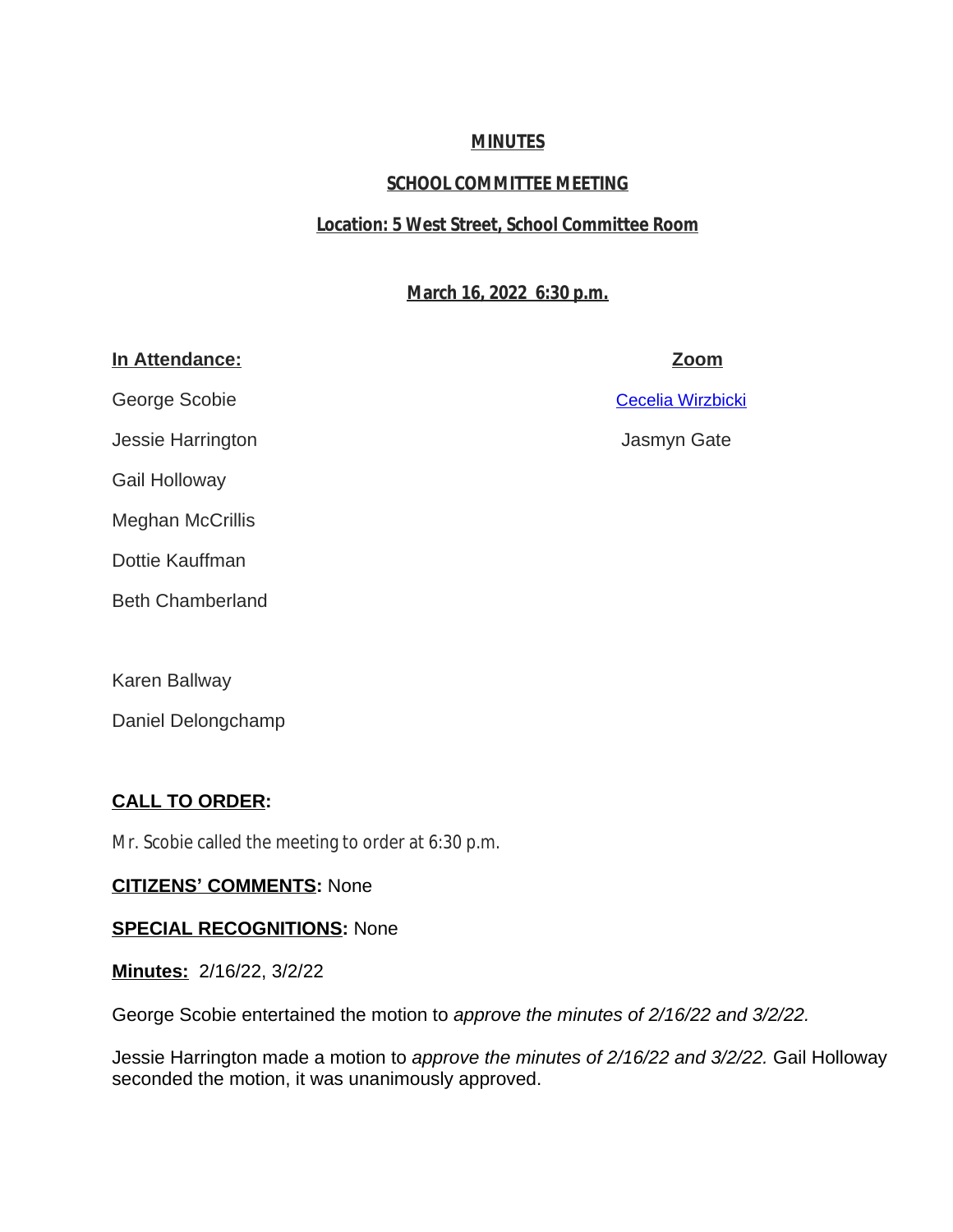# **STUDENT REPRESENTATIVES REPORT:**

Jasmyn stated things are going well since the mask mandate was lifted. It is encouraging that there is light at the end of the tunnel. Spirits are definitely lifted. Tri 2 ends on Friday, looking forward to the start of Tri 3 on Monday. Spring sports also begin on Monday, March 21st. Jasmyn spoke of Junior Katherin DeFosse who just came in 4th place in the 60 meter hurdles at Nationals in New York City. The Students for Diversity group celebrated Black History month in February, and is celebrating Women in History this month. Rocket of the Week is going strong. Natalie Zona, Shamon Wright and Michael Nelson have been the past 3 winners. The NHS induction ceremony will be held Thursday evening March 17th. The live production of Newsie will debut April 8, 9, 10. Ski CLub just returned from Jay Peak on Sunday night. Thank you to Mr. Young, Mr. Pratt and Mr. & Mrs. Berg for chaperoning. Seniors are finalizing Prom plans for May 7th at Union Station.

## **SUPERINTENDENT'S REPORT:**

### **UNFINISHED BUSINESS:**

### **COVID Update Information**

Dr. Chamberland provided an update on COVID cases and other pertinent details since our last meeting.

- Still testing symptomatic students/staff
- $\bullet$  Week of 2/28 8 tests Week of 3/7 20 tests
- Positives reported since vacation: week of 2/28 15, week of 3/7 13, week of 3/14 7
- Trending in the right direction

### **School Choice 2022-2023** Action

With current high enrollment numbers, the number of current school choice students, as well as the projected new enrollment numbers for 2022-2023, Dr. Chamberland's recommendation for the number of additional students to be accepted into the Auburn Public Schools via our School Choice program in grades 6-12 is 12. This will keep the total number of school choice students at the same number, 90 accepted students, as the 2021-2022 school year.

*Recommended Motion:*.....to accept an additional 12 students into the Auburn Public Schools via school choice for grades 6-12 for the 2022-2023 school year.

George Scobie entertained the motion to *accept an additional 12 students into the Auburn Public Schools via school choice for grades 6-12 for the 2022-2023 school year.* 

Jessie Harrington made a motion to *accept an additional 12 students into the Auburn Public Schools via school choice for grades 6-12 for the 2022-2023 school year.* Gail Holloway seconded the motion.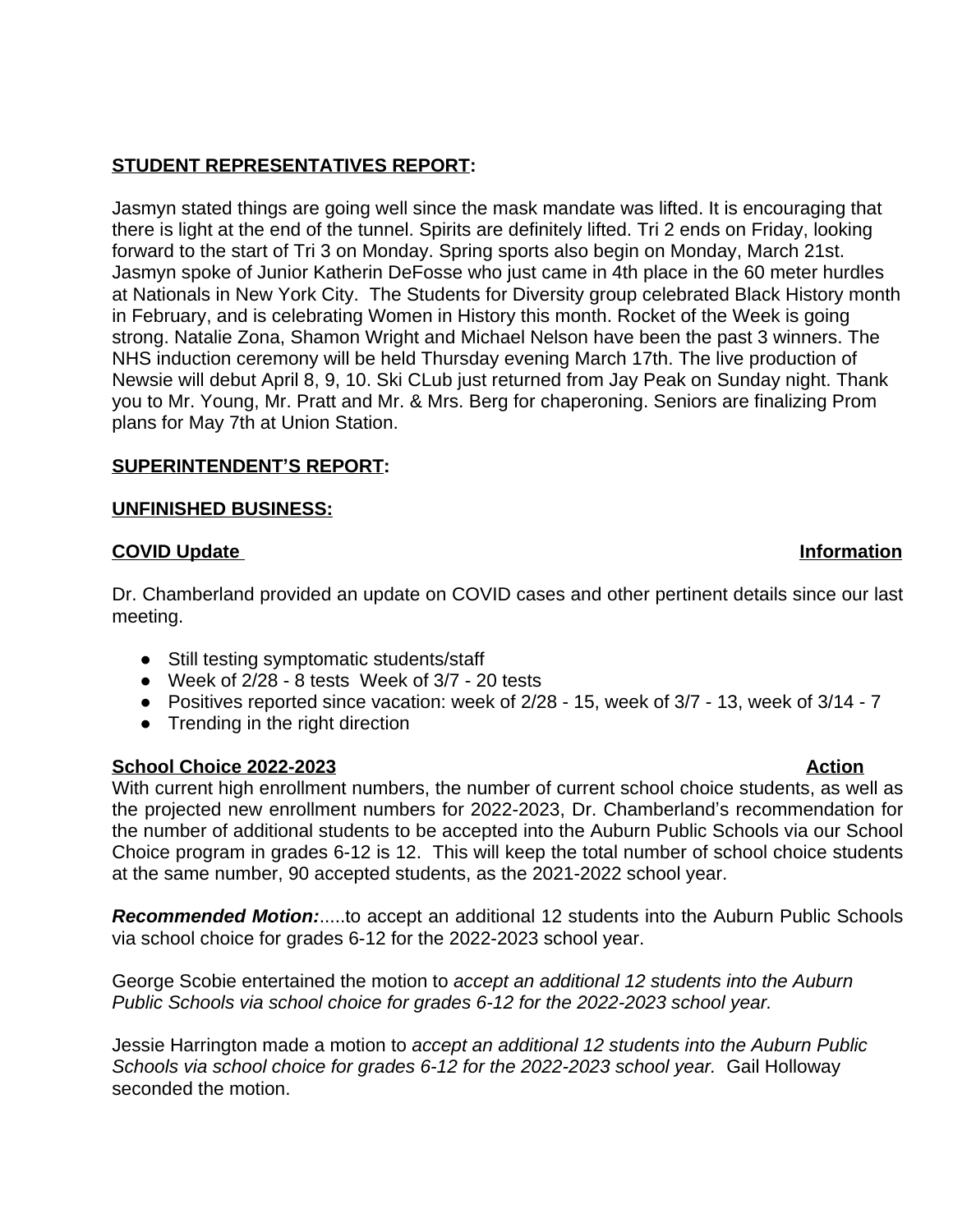Dottie Kauffman questioned the number of students and asked to table the vote to give the committee time to look at class sizes.

Meghan McCrillis asked if it was possible to only take in for grade 6.

Dr. Chamberland stated that the current 8th grade was so large that we would not be able to accept any 9th graders, but we would accept the other grades as appropriate.

Jessie Harrington rescinded her motion, Gail Holloway rescinded the 2nd. No vote at this time.

### **FY 23 Budget Review with Finance Committee Information**

On Wednesday, March 9, 2022, Mrs. Wirzbicki and Dr. Chamberland presented the FY23 budget to the Town of Auburn Finance Committee. The Finance Committee voted unanimously to support the FY23 budget as presented which includes a requested increase over the FY 22 budget of 3.15% or \$ 881,673. Dr. Chamberland thanked the Finance Committee, Town Administrator Jacobson and CFO/Assistant Town Administrator Kazanovicz for their support. Dr. Chamberland stated we will hold our Public Hearing on April 6th, at 6:30PM, at Auburn High School in the auditorium. We will send the final budget to the town for a vote during the Annual Town Meeting on May 3, 2022. Dr. Chamberland also stated that the Town questioned how the school department felt about the prospect of a Town Human Resource person, we are in full support.

### **Bryn Mawr Parking Lot Information**

Mr. Fahey and Dr. Chamberland attended the Town of Auburn Planning Board meeting on March 8, 2022 for a second discussion on the plans to create a parking lot and driveway on the field adjacent to Bryn Mawr School. The plan was approved by the Planning Board. An updated plan was provided to the committee that included the addition of a second gate at the parking lot end of the driveway, a crosswalk on Swanson Road, and parking specific signs in several areas. Mr. Fahey attended a meeting with the Conservation Commission on March 9, 2022 in relation to Phase One of this overall plan that requires changing the location of the school dumpster and creating a concrete pad for the same. This was approved by the Conservation Commission. Phase One, that includes the paving of the current Bryn Mawr driveway and parking lot is on schedule for this summer. Phase Two, which includes the new parking area and driveway in the Bryn Mawr field, will require additional meetings with the Auburn DPW and Town Leadership to identify a funding source.

### **NEW BUSINESS:**

### **Auburn High School Program of Studies Action**

Principal Daniel Delongchamp presents proposed changes to the Auburn High School Program of Studies. This includes additions in the areas of Fine Arts, Unified Programming, Social Studies, Student Support Services and Clubs and Activities.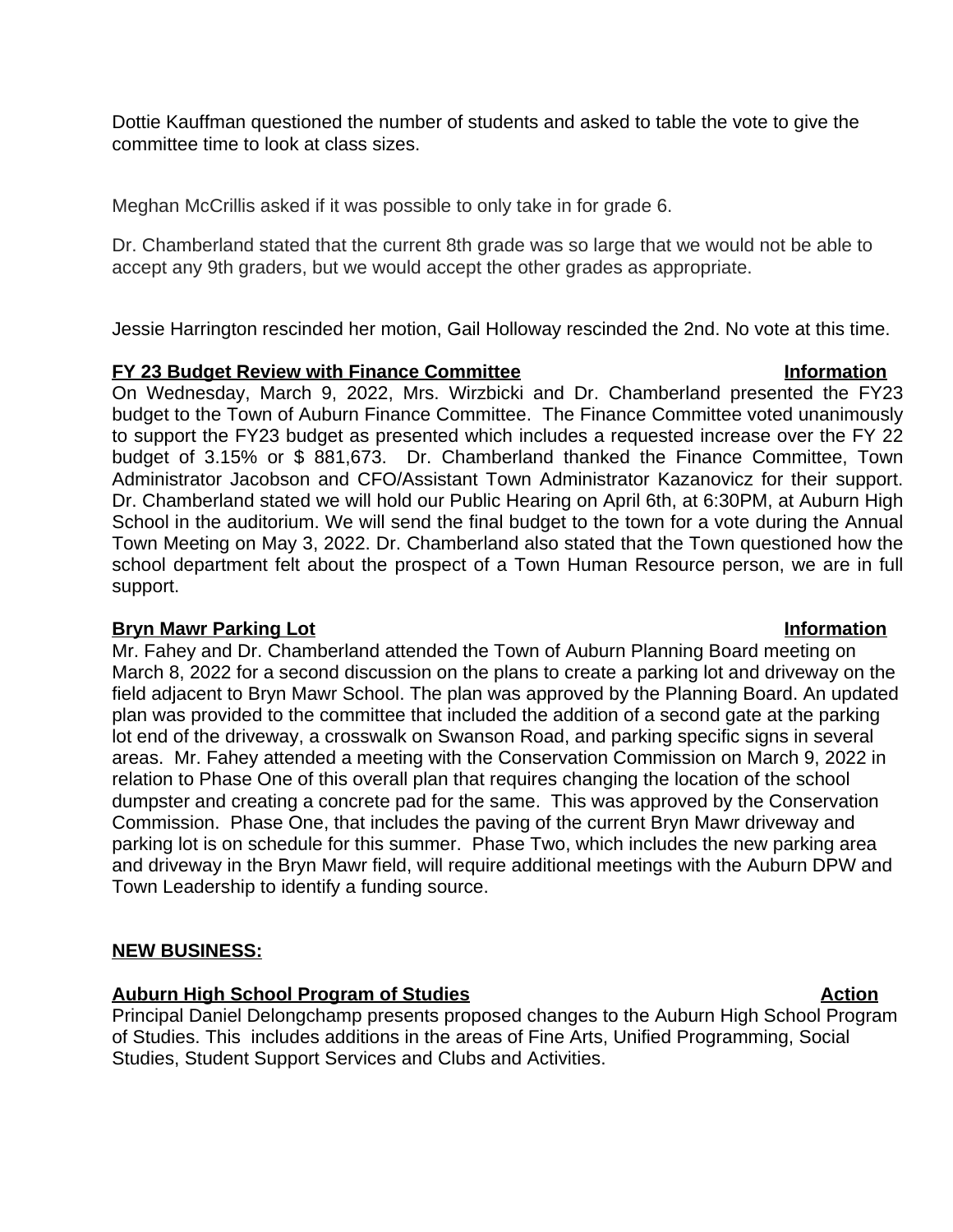*Recommended Motion……to accept the proposed changes for the AHS Program of Studies for 2022-2023.*

George Scobie entertained the motion to *accept the proposed changes for the AHS Program of Studies for 2022-2023.*

Meghan McCrillis made a motion to *accept the proposed changes for the AHS Program of Studies for 2022-2023.* Dottie Kauffman seconded the motion. It was unanimously approved.

## **Mileage Reimbursement Request Form Action Action**

In a memo from Ed Kazanovicz, In accordance with the Chapter VI-Section 6.02 of the Town's By-Laws, the mileage reimbursement rate shall be amended to .58.50 cents per mile, which is consistent with the 2022 IRS rate. This rate shall go into effect on March 14, 2022. This is an increase from .50.50.

*Recommended Motion……..to accept the updated mileage reimbursement rate as set forth by the Town.* 

George Scobie entertained the motion to *accept the updated mileage reimbursement rate as set forth by the Town.* 

Dottie Kauffman made a motion to *accept the updated mileage reimbursement rate as set forth by the Town.* Gail Holloway seconded the motion. It was unanimously approved.

## **United States Department of Education - Office of Civil Rights Letter | Information**

The U.S. Department of Education, Office for Civil Rights (OCR), has completed its directed investigation and reached a determination in the investigation regarding the Auburn Public School District and potential violations of Section 504 or Title II related to accessibility on our website. The investigation was conducted to ensure the District website appropriately provides its online programs, services, and activities to people with disabilities on a nondiscriminatory basis and to ensure that communications with applicants, members of the public, and companions with disabilities are as effective as its communication with others. Because **the District remediated all identified barriers on the tested pages** that impeded the ability of people with disabilities to access the District's online programs, services, and activities, OCR determined that **there was insufficient evidence** that the District violated Section 504 or Title II. Dr. Chamberland also credited Maureen Elliot for her swift work on this matter. She made all the changes in 2 weeks. It was noted by the person conducting the investigation that it was a quick and seamless update.

## **APS/APD School Resource Officer Information**

On March 10, 2022, we were informed by Chief Lemon of the APD that Officer John O'Brien has been named as the School Resource Officer for the Auburn Public Schools. Officer O'Brien will replace Sergeant Brian Kennedy who served as our School Resource Officer for many years. We are pleased to have Officer O'Brien join our team.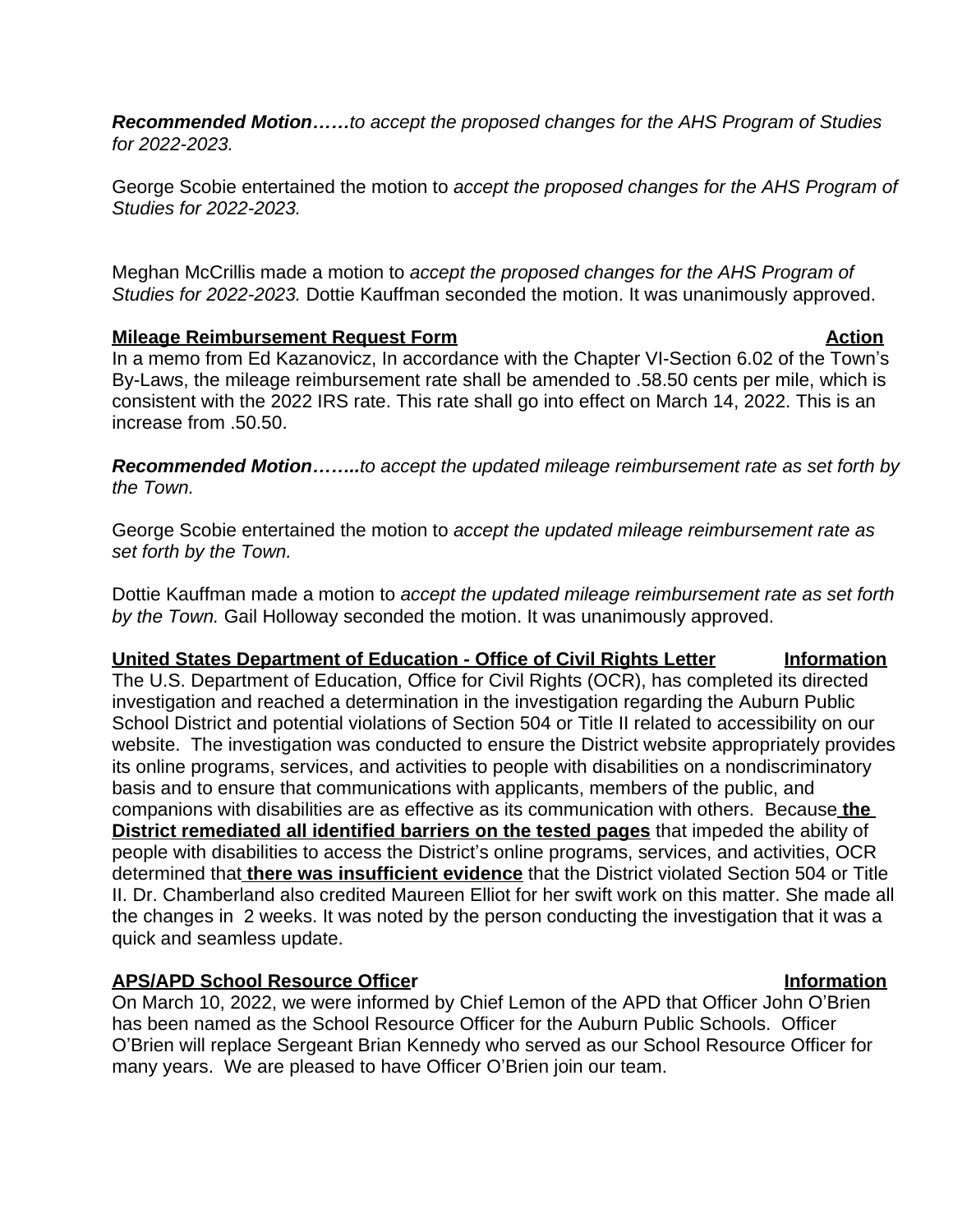## **The Shared Street Grant Information**

The Shared Street Grant is a State funded grant to improve public health, safe mobility and strengthened commerce in the State. The Town has applied for a Shared Street Grant for \$177,712.00 to replace our Blinkomatic school zone signs and install actuated blinking crosswalk signs, radar speed signs and a LIDAR Scope to measure speed. The grant will also accommodate handicap sidewalk ramp improvements at some of our crosswalks. This grant was spearheaded by Julie Jacobson, Town Manager, Ed Kazanovicz, CFO, Todd Lemon, Provisional Chief of Police and his team, as well as Joanna Paquin, DPW Director and her team. Dr. Chamberland thanked them for their efforts to bring such improvements to the town.

## **The Green Dome Information**

The Green Dome is a remaining structure from the previous Auburn High School. The Green Dome is located on school property in the outfield of Auburn High School Baseball Field. A committed group of Auburn High School Alumni, most from the Class of 1966, have been working to raise money to update and maintain the Green Dome. Mr. Fahey, Town Manger Jacobson, Assistant Town Manager Kazanovicz and Dr. Chamberland met with 7 members of the group on Tuesday, March 8th. The discussion focused on the process to be followed prior to any repairs taking place and noted that the process must include consultation with the Auburn Conservation Committee and the Auburn School Committee.

Jessie Harrington asked if they want to meet with the school committee members to ask for funds. Dr. Chamberland said there was a previous school committee ruling that there would be no funds given by the school department.

#### **Chester P. Tuttle Post 279 Donation Action**

The Auburn Legion, Post 279, presented Brian Davis, our Athletic Director, with a \$100 donation to help defray the cost of the commemorative t-shirts which were purchased for the Tarentino Cup Varsity football game.

*Recommended Motion*….to accept with gratitude, the donation of \$100 from Chester P. Tuttle Post 279, Auburn Legion.

George Scobie entertained the motion to *accept* with gratitude, the donation of \$100 from Chester P. Tuttle Post 279, Auburn Legion.

*Meghan McCrillis* made a motion to *accept* with gratitude, the donation of \$100 from Chester P. Tuttle Post 279, Auburn Legion. Gail Holloway seconded the motion. It was unanimously approved.

### **Retirements Information**

Dr. Chamberland announced the following retirements: Rosemary Reidy, Director of Pupil Services, effective 8-31-22 Eileen Donahue, Assistant Principal at AHS, effective 6-30-22 Marie Mahan, Principal at Bryn Mawr, effective 6-30-23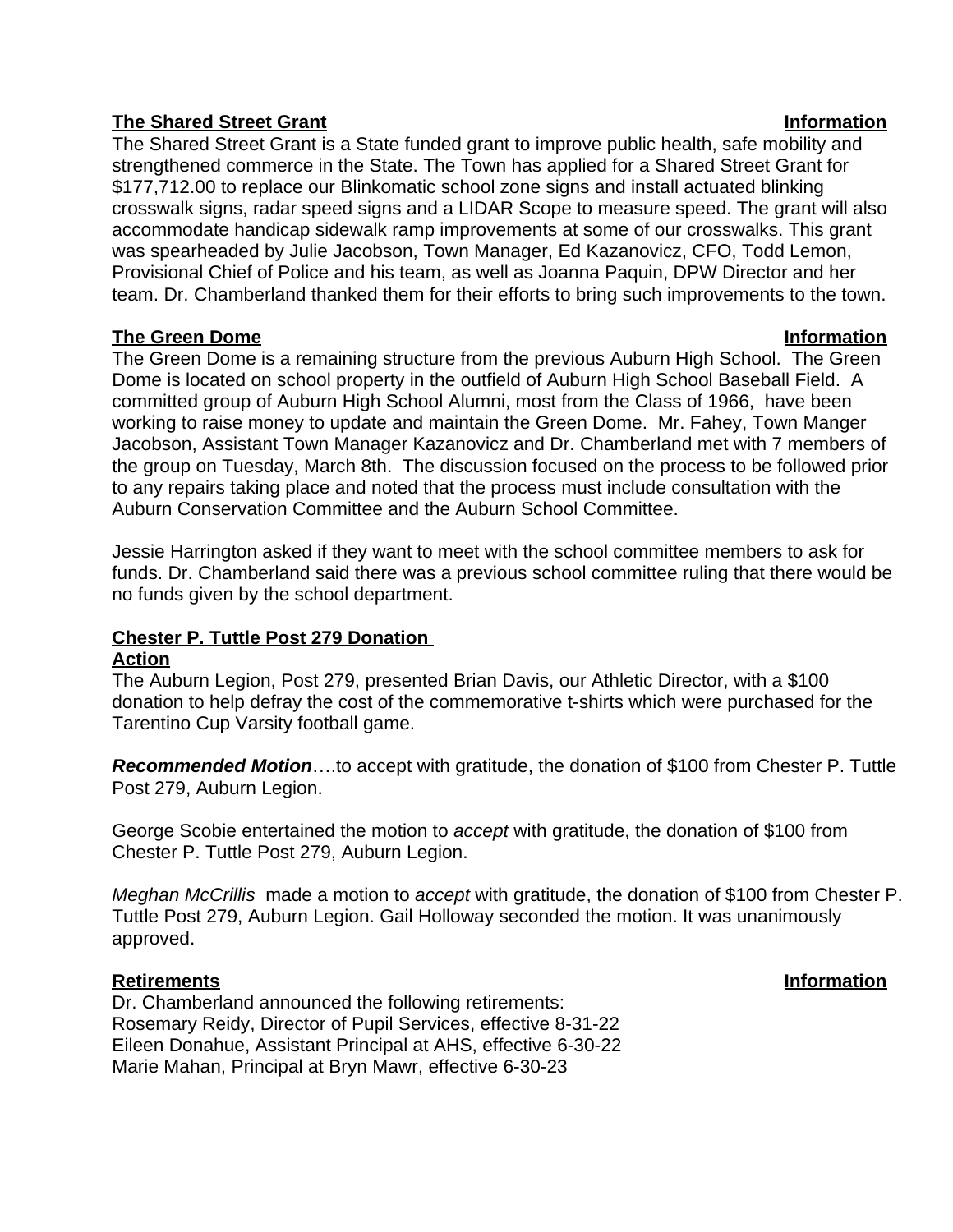## Dr. Chamberland and the committee wished them well. **TEACHING AND LEARNING REPORT Information**

## **Moving Closer to Normal Every Day**

Now in our third week back to school with masks being optional for students and staff, Dr. Chamberland shared some of the wonderfully typical happenings at some of the schools. Pakachoag students are participating in the March Madness Reading Challenge where they compare books about kindness and vote on their favorite. Bryn Mawr School has the Discovery Museum conducting hands-on learning experiences for students related to Sound, Light & Laser, and Physical Properties of Matter with adapted experiences for our students with significant special needs. At Swanson Road Intermediate School, students are focused on reading comprehension and many students are working on hands-on social studies projects. At Auburn Middle School, 7th grade Science classes have been learning about thermal energy and the transfer of heat. Earlier this week, students got to see first hand how heat can transfer via conduction (direct contact). They also saw how energy moves from warmer objects to cooler ones until they reach a thermal equilibrium. Students in the 7th grade also worked on a parachute 'Design and Drop' project.

At Auburn High School, Algebra 1 students are working on solving systems of linear equations or graphing quadratics. Algebra 2 students are solving rational equations, while Geometry students are reviewing concepts for the MCAS exam. Some activities include: Partner worksheets where each person has a different problem but their answers match (so it's selfchecking); Whodunnit - they solve math problems to solve a crime; Scavenger Hunts - solve problems posted around the room where the answer to the problem leads them to the next problem.

### **BUSINESS/FINANCIAL REPORT:**

### **Year to Date Budget Report in the Second Second Second Second Second Second Second Second Second Second Second Second Second Second Second Second Second Second Second Second Second Second Second Second Second Second Secon**

Mrs. Wirzbicki provided a year to date budget report dated March 8, 2022.

### **Budget Transfers** Action

Mrs. Wirzbicki provided a listing of Budget Transfers dated March 8, 2022 between the same series, along with a listing of Transfers between different series for which she was seeking approval from the committee.

*Recommended Motion…..*to approve the list of Transfers dated March 8, 2022 as presented by the business manager.

George Scobie entertained a motion to accept the list of transfers as presented by the Business Manager.